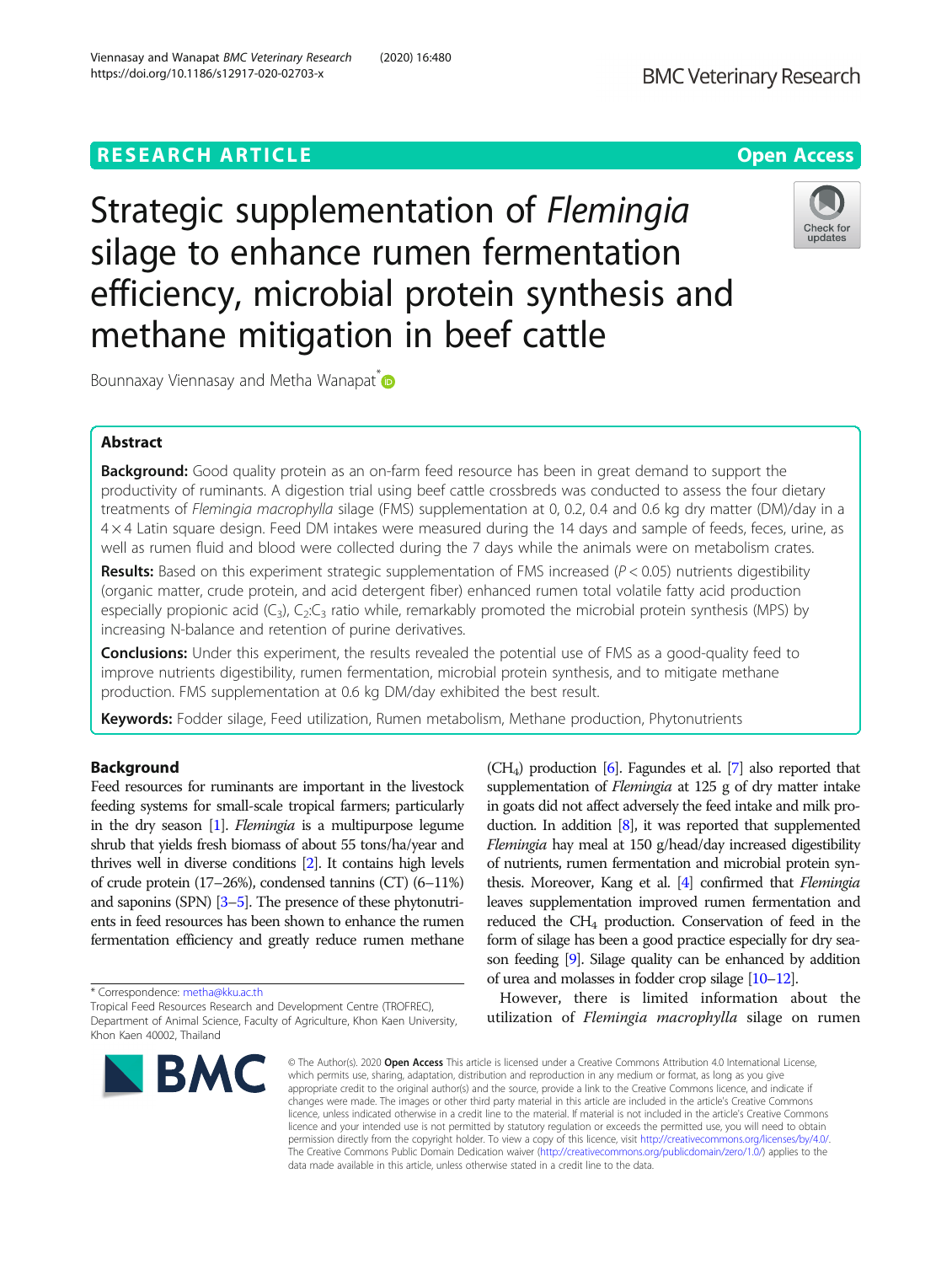<span id="page-1-0"></span>fermentation. Hence, the aim of this experiment was to investigate the impact of Flemingia macrophylla silage on nutrient digestibility, rumen fermentation and microbial protein synthesis in beef cattle.

# Results

# Nutritive value, feed intake and nutrient digestibility

Concentrate supplement was formulated using cassava chip and agricultural by-products, namely rice bran, palm kernel meal, molasses etc., as shown in Table 1. The nutritive values of the feeds were in good ranges especially the FMS which had a good characteristic of silage both physically and chemically.

Strategic supplementation of FMS did not influence the total feed intake ( $P > 0.05$ ), however nutrients digestibilities of DM, OM, CP, NDF, and ADF were significantly increased  $(P < 0.001)$  (Table [2\)](#page-2-0). In addition, the supplementation of FMS at 0.6 kg/head/day resulted in the highest in nutrients digestibilities.

## Rumen fermentation efficiency and blood urea nitrogen

FMS supplementation increased total VFA and propionic acid  $(C_3)$   $(P < 0.001)$ , among treatments (Table [3\)](#page-2-0). While the concentrations of  $NH<sub>3</sub>-N$ , acetic acid  $(C_3)$ , butyric acid  $(C_4)$ , acetic acid to propionic acid ( $C_2$  to  $C_3$ ), CH<sub>4</sub> production, and protozoal population were decreased  $(P < 0.001)$  among treatments, respectively. However, ruminal pH and BUN were not changed.

# Nitrogen balance, excretion of purine derivatives and microbial nitrogen supply

Table [4](#page-3-0), shows nitrogen intake ranged from  $34.81 \pm 1.23$ to  $48.01 \pm 2.12$  g/d and was increased ( $P < 0.001$ ), while N excretion was similar among treatments  $(P > 0.05)$ . However, N absorbed and N retained were increased  $(P < 0.001)$ , respectively. The FMS supplementation affected on allantoin, uric acid, PD, purine absorb, microbial nitrogen supply and EMNS ( $P < 0.001$ ). Moreover, FMS affected on percent of MNS and EMNS were increased significantly among treatments  $(P < 0.001)$ , respectively.

# **Discussion**

# Chemical composition of feed dry matter intake and digestibility of nutrients

As shown in Table 1, the nutritive value of rice straw obtained under this experiment had a low CP content and a high level of cell wall. These findings were similar to the values by Wanapat et al. [\[13](#page-5-0)]. Details of rice straw

Table 1 Feed ingredients and chemical composition of experimental diets

| Items                         | Concentrate | <b>Rice straw</b> | Flemingia macrophylla silage (FMS) |  |
|-------------------------------|-------------|-------------------|------------------------------------|--|
| Ingredients (% air-dry basis) |             |                   |                                    |  |
| Cassava chip                  | 60.00       | 0.00              | 0.00                               |  |
| Brewery's grain, dried        | 12.00       | 0.00              | 0.00                               |  |
| Rice bran                     | 9.00        | 0.00              | 0.00                               |  |
| Palm kernel meal              | 13.00       | 0.00              | 0.00                               |  |
| Urea                          | 2.00        | 0.00              | 0.00                               |  |
| Molasses                      | 2.00        | 0.00              | 0.00                               |  |
| Sulfur                        | 0.50        | 0.00              | 0.00                               |  |
| Salt                          | 1.00        | 0.00              | 0.00                               |  |
| Mineral premix                | 0.50        | 0.00              | 0.00                               |  |
| Chemical composition (% DM)   |             |                   |                                    |  |
| Dry matter                    | 87.50       | 90.00             | 26.50                              |  |
| Organic matter                | 14.80       | 2.80              | 18.10                              |  |
| Crude protein                 | 94.20       | 96.40             | 95.60                              |  |
| Neutral detergent fiber       | 28.90       | 71.70             | 47.50                              |  |
| Acid detergent fiber          | 17.20       | 47.70             | 37.20                              |  |
| Condensed tannins             | 0.00        | 0.00              | 10.20                              |  |
| pH                            | 0.00        | 0.00              | 4.40                               |  |
| Lactic acid (g/L)             | 0.00        | 0.00              | 2.00                               |  |
| Acetic acid (g/L)             | 0.00        | 0.00              | 0.50                               |  |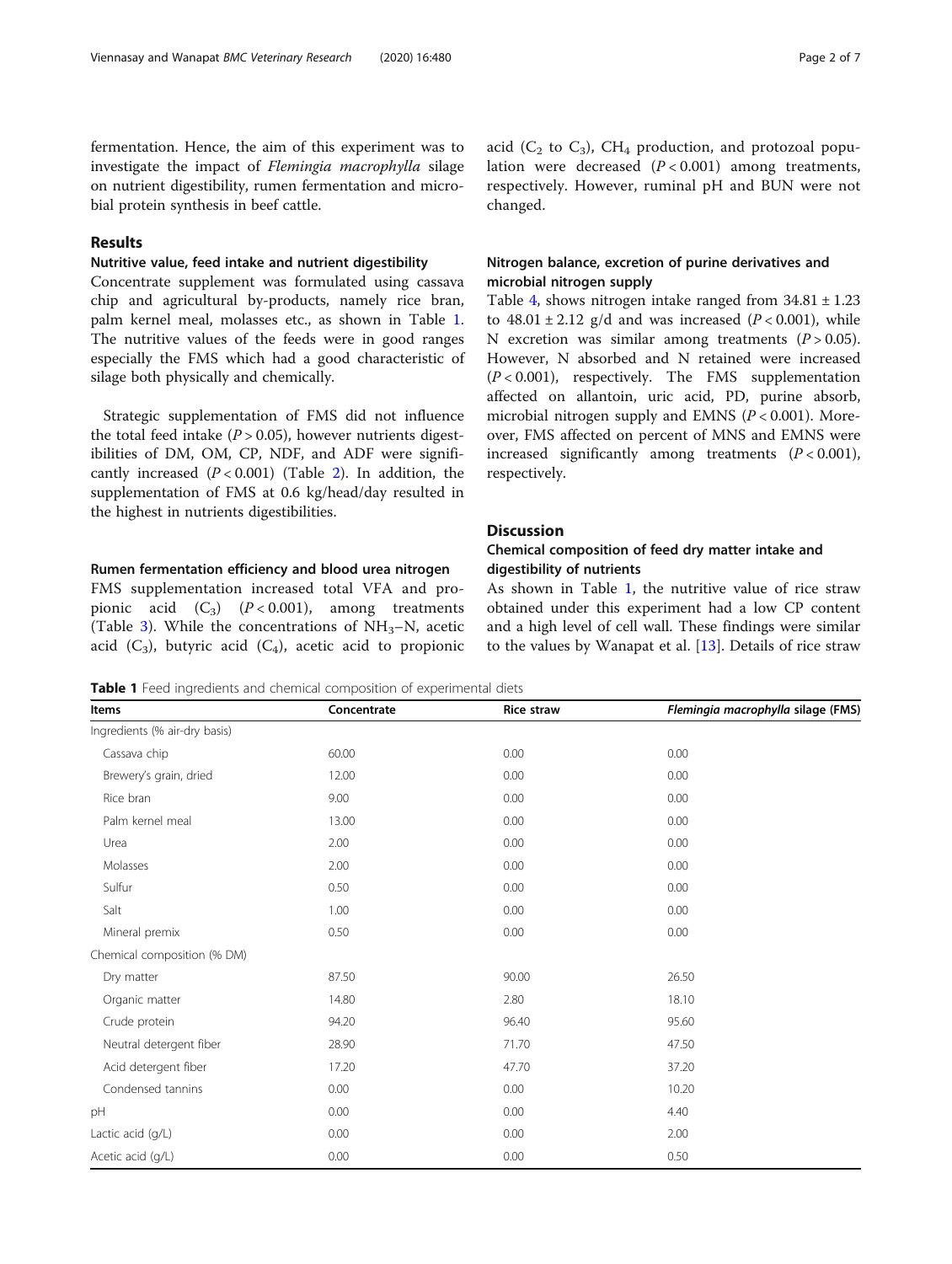<span id="page-2-0"></span>Table 2 Effect of Flemingia macrophylla silage (FMS) on feed intake and nutrients digestibility

| <b>Items</b>               | FMS kg/d of dry mater         |                                |                               |                               |      | P-value |
|----------------------------|-------------------------------|--------------------------------|-------------------------------|-------------------------------|------|---------|
|                            | 0                             | 0.2                            | 0.4                           | 0.6                           |      |         |
| Roughage Intake (DM basis) |                               |                                |                               |                               |      |         |
| Kg/d                       | $3.13 \pm 0.84$               | $3.23 \pm 0.97$                | $3.40 \pm 0.89$               | $3.58 \pm 0.70$               | 1.00 | 0.47    |
| Body weight (%)            | $1.81 \pm 0.25$               | $1.97 \pm 0.22$                | $1.89 \pm 0.34$               | $2.14 \pm 0.11$               | 0.60 | 0.44    |
| Concentrate Intake         |                               |                                |                               |                               |      |         |
| kg/d                       | $0.90 \pm 0.17$               | $0.90 \pm 0.17$                | $0.90 \pm 0.17$               | $0.90 \pm 0.17$               | 0.00 | 0.00    |
| Body weight (%)            | $0.50 \pm 0.03$               | $0.50 \pm 0.03$                | $0.50 \pm 0.03$               | $0.50 \pm 0.03$               | 0.00 | 0.00    |
| Total Intake               |                               |                                |                               |                               |      |         |
| Kg/d                       | $4.00 \pm 0.98$               | $4.30 \pm 1.13$                | $4.10 \pm 1.03$               | $4.50 \pm 0.85$               | 1.00 | 0.48    |
| Body weight (%)            | $2.32 \pm 0.24$               | $2.48 \pm 0.22$                | $2.41 \pm 0.35$               | $2.60 \pm 0.21$               | 0.06 | 0.44    |
| Digestibility (%)          |                               |                                |                               |                               |      |         |
| Dry matter                 | 54.11 $\pm$ 1.49 <sup>a</sup> | 58.61 $\pm$ 0.68 <sup>b</sup>  | $62.30 \pm 2.57^{\circ}$      | $63.62 \pm 2.49^c$            | 0.21 | 0.001   |
| Organic matter             | 58.20 $\pm$ 0.46 <sup>a</sup> | $64.40 \pm 0.42^b$             | $68.40 \pm 2.10^{\circ}$      | 71.45 $\pm$ 0.66 <sup>d</sup> | 0.29 | 0.001   |
| Crude protein              | 53.80 $\pm$ 0.65 <sup>a</sup> | 55.60 $\pm$ 0.32 <sup>b</sup>  | $57.10 \pm 0.17^{\circ}$      | 58.70 $\pm$ 0.32 <sup>d</sup> | 0.10 | 0.001   |
| Neutral detergent fiber    | $50.00 \pm 0.81$ <sup>a</sup> | 51.90 $\pm$ 0.92 <sup>ab</sup> | $54.00 \pm 0.56^{ab}$         | 55.40 $\pm$ 1.89 <sup>c</sup> | 0.12 | 0.05    |
| Acid detergent fiber       | $45.80 \pm 0.28$ <sup>a</sup> | 47.30 $\pm$ 0.54 <sup>b</sup>  | 49.60 $\pm$ 0.88 <sup>c</sup> | 52.80 $\pm$ 0.54 <sup>d</sup> | 0.15 | 0.001   |

a,b,c,dMeans in the same row with different superscripts differ ( $P < 0.01$ ), SEM Standard error of the mean

and the enhancement of nutritive value by various treatments had been illustrated by Wanapat et al. [\[14](#page-5-0)]. Flemingia is the shrub which can produce biomass for ruminant feeding. It contains high level of crude protein, CT and SP. The feed can be ensiled as silage for long time feeding, details are shown in Table [1,](#page-1-0) FMS contains 18.10% CP, 95.60% OM, 47.50% NDF, 37.20% ADF, and 10.20% CT, with pH of 4.4 and good characteristics. As reported by [[15](#page-5-0)–[17](#page-5-0)] who indicated that the pH of good silage should be 3.5 to 4.5. These results have shown that FMS was a good alternative feed to improve the quality and for a long dry season feeding. Providing

additional source of energy such as molasses and urea as a non-protein nitrogen will lead to a higher CP content of the silage [[18\]](#page-6-0). Feeding this silage with higher CP content would enrich the overall utilization especially when fed with low-quality roughages. Under this study, there were no differences in DM intakes among treatments  $(P < 0.05)$ , but enhanced the digestibilities of OM, CP, NDF and ADF. Higher level of CP of the silage could have attributed the degradation activity of the rumen microbiomes. Phesatcha et al. [\[8](#page-5-0)] found similar results. It has been reported that CT in the feeds combined with protein to protect protein degradability in the rumen

**Table 3** Effect of Flemingia macrophylla silage (FMS) on rumen ecology and fermentation

| <b>Items</b>                        | FMS kg/d of dry mater         |                               |                                 |                               | <b>SEM</b> | P-value |
|-------------------------------------|-------------------------------|-------------------------------|---------------------------------|-------------------------------|------------|---------|
|                                     | 0                             | 0.2                           | 0.4                             | 0.6                           |            |         |
| $NH3-N$ (mg/ml)                     | $19.31 \pm 0.12^d$            | $18.32 \pm 0.13^c$            | $17.53 \pm 0.11^{\rm b}$        | $16.91 \pm 0.08^a$            | 0.50       | 0.001   |
| BUN (mg/dl)                         | $10.11 \pm 0.13$              | $10.03 \pm 0.21$              | $10.21 \pm 0.43$                | $10.03 \pm 0.38$              | 0.02       | 0.83    |
| Total VFA (mM/L)                    | $99.50 \pm 4.61$ <sup>a</sup> | $102.90 \pm 4.61^{ab}$        | $107.70 \pm 3.52$ <sup>bc</sup> | $112.50 \pm 4.23^{\circ}$     | 2.82       | 0.004   |
| VFA (mol/100 mol)                   |                               |                               |                                 |                               |            |         |
| Acetic acid                         | 73.90 $\pm$ 0.67 <sup>d</sup> | 73.00 $\pm$ 0.36 <sup>c</sup> | 71.70 $\pm$ 0.94 <sup>b</sup>   | $70.20 \pm 0.98$ <sup>a</sup> | 0.81       | 0.001   |
| Propionic acid                      | $16.50 \pm 0.20$ <sup>a</sup> | $17.70 + 0.19^b$              | $19.30 \pm 0.59^{\circ}$        | $20.90 + 0.74^{\circ}$        | 0.95       | 0.001   |
| Butyric acid                        | $9.70 \pm 0.53$ <sup>c</sup>  | $9.20 \pm 0.33^b$             | $9.00 \pm 0.39$ <sup>ab</sup>   | $8.90 + 0.26$ <sup>a</sup>    | 0.18       | 0.002   |
| Acetic acid to Propionic acid       | $4.50 \pm 0.08$ <sup>d</sup>  | $4.10 \pm 0.06^{\circ}$       | $3.80 \pm 0.16^b$               | $3.40 \pm 0.16^a$             | 0.23       | 0.001   |
| Methane (mol/100 mol)               | $32.60 \pm 0.16^d$            | $31.68 \pm 0.14^{\circ}$      | $30.59 \pm 0.45^{\rm b}$        | $29.38 + 0.55^a$              | 0.69       | 0.001   |
| pH                                  | $6.82 \pm 0.03$               | $6.87 \pm 0.02$               | $6.84 \pm 0.03$                 | $6.89 \pm 0.02$               | 0.02       | 0.13    |
| Protozoa (×10 <sup>5</sup> Cell/ml) | $8.08 \pm 0.07^{\circ}$       | $6.65 \pm 0.05^{\rm b}$       | $4.98 \pm 0.07$ <sup>a</sup>    | $4.40 \pm 0.09$ <sup>a</sup>  | 0.83       | 0.009   |

a,b,c,d<sub>Means</sub> in the same row with different superscripts differ (P < 0.01), SEM Standard error of the mean, BUN Blood urea nitrogen, VFA Volatile fatty acid, Methane production=0.45 (acetic acid) – 0.275 (propionic acid) + 0.4 (butyric acid)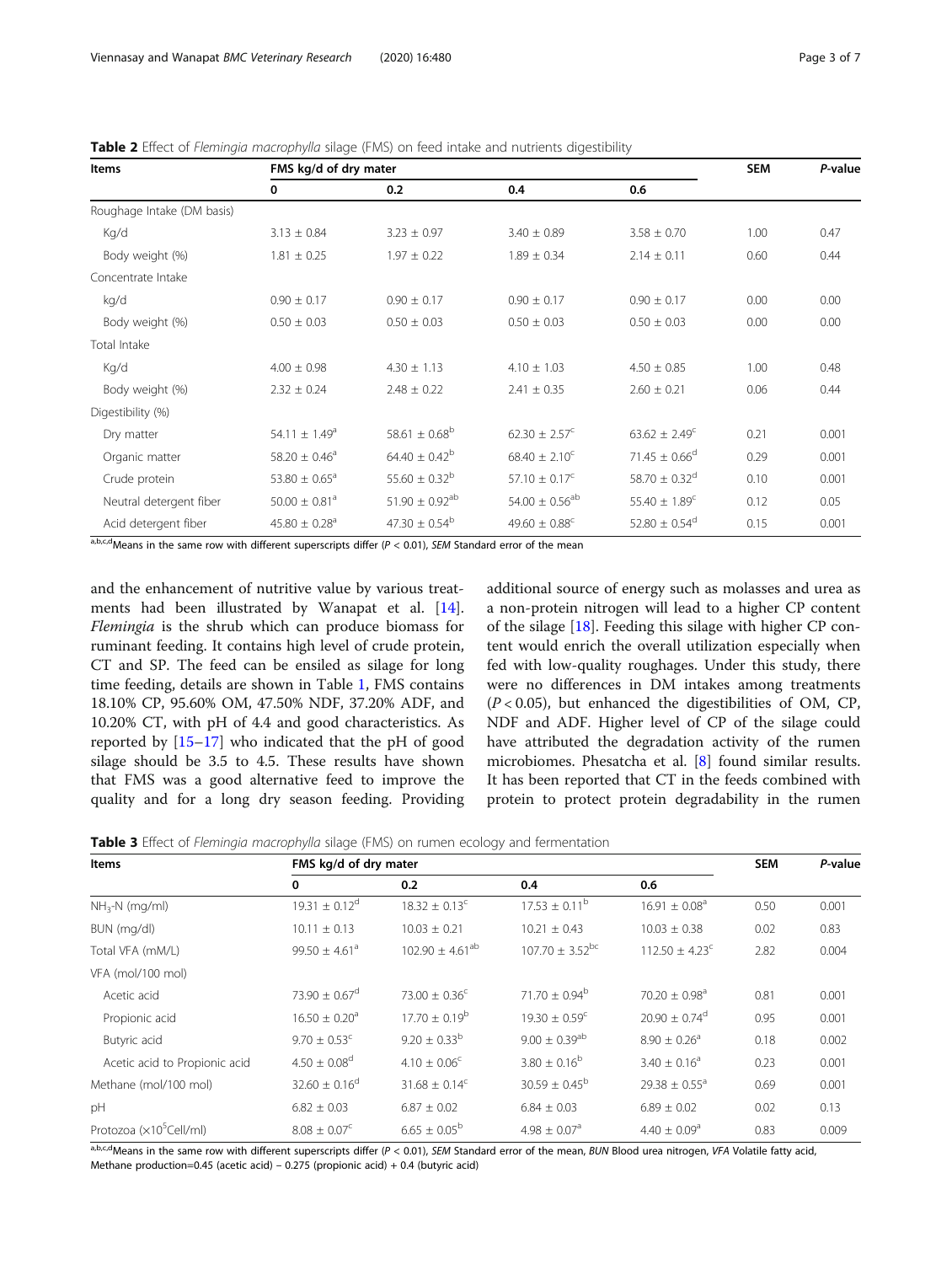<span id="page-3-0"></span>Table 4 Effects of Flemingia macrophylla silage (FMS) on nitrogen balance, excretion of purine derivatives and microbial nitrogen supply

| Items                      | FMS kg/d of dry mater         |                           |                               |                                |      | <b>P</b> - |
|----------------------------|-------------------------------|---------------------------|-------------------------------|--------------------------------|------|------------|
|                            | 0                             | 0.2                       | 0.4                           | 0.6                            |      | value      |
| Nitrogen utilization (g/d) |                               |                           |                               |                                |      |            |
| Intake                     | $34.81 \pm 1.23$ <sup>a</sup> | $41.02 \pm 1.54^{\rm b}$  | 44.03 $\pm$ 1.98 <sup>c</sup> | 48.01 $\pm$ 2.12 <sup>d</sup>  | 2.79 | 0.001      |
| $N$ excretion ( $q/d$ )    |                               |                           |                               |                                |      |            |
| Fecal N                    | $15.20 \pm 2.32$              | $16.00 \pm 1.98$          | $16.20 \pm 1.67$              | $13.90 \pm 1.59$               | 0.52 | 0.54       |
| Urinal N                   | $13.00 \pm 1.41$              | $13.40 \pm 1.50$          | $11.80 \pm 1.83$              | $10.50 \pm 1.92$               | 0.65 | 0.25       |
| N balance (g/d)            |                               |                           |                               |                                |      |            |
| Absorbed N                 | $19.61 \pm 1.04^a$            | $25.02 \pm 1.67^{\rm b}$  | $28.01 \pm 1.91^{\rm b}$      | $34.10 \pm 1.98^c$             | 3.02 | 0.001      |
| Retained N                 | $6.70 \pm 0.54$ <sup>a</sup>  | $11.61 \pm 0.946^{\rm b}$ | $17.63 \pm 1.32^c$            | $22.30 \pm 1.27^d$             | 3.41 | 0.001      |
| Allantoin (mM/d)           | $108.92 \pm 3.54^a$           | $122.61 \pm 4.21^b$       | $130.67 \pm 5.33^b$           | $148.71 \pm 8.12^{\circ}$      | 8.30 | 0.001      |
| Uric acid (mM/d)           | $26.11 \pm 1.34^a$            | $29.42 \pm 2.30^{b}$      | $31.33 \pm 1.11^b$            | $35.56 \pm 1.72^c$             | 1.99 | 0.001      |
| PD (mM/d)                  | $130.67 \pm 3.43^a$           | $147.22 \pm 2.31^b$       | $156.78 \pm 3.16^b$           | $178.43 \pm 2.81$ <sup>c</sup> | 9.96 | 0.001      |
| Purine absorb (mM/d)       | $109.3 \pm 2.43^{\circ}$      | $125.7 \pm 2.56^{\circ}$  | $135.4 \pm 2.11^{\rm b}$      | $157.0 \pm 2.43^{\circ}$       | 9.96 | 0.001      |
| $MNS$ (q $N/d$ )           | 79.41 $\pm$ 2.21 <sup>a</sup> | $91.4 \pm 3.11^{b}$       | $98.4 \pm 4.01^{\rm b}$       | 114.1 $\pm$ 4.87 <sup>c</sup>  | 7.24 | 0.001      |
| MNS increased (%)          | $0.00 \pm 0.00$ <sup>a</sup>  | $15.43 \pm 1.65^{\rm b}$  | $24.12 \pm 1.93^b$            | 44.01 $\pm$ 2.88 <sup>c</sup>  | 9.20 | 0.002      |
| EMNS (g N/kg OMDR)         | $9.60 \pm 0.13$ <sup>a</sup>  | $11.31 \pm 0.46^{\circ}$  | $14.13 \pm 0.72^c$            | $14.12 \pm 0.54^c$             | 1.01 | 0.003      |
| EMNS increased (%)         | $0.00 \pm 0.00$ <sup>a</sup>  | $18.92 \pm 1.63^b$        | $39.78 \pm 1.97^b$            | 49.01 $\pm$ 2.41 <sup>c</sup>  | 10.9 | 0.001      |

a,b,c Means in the same row with different superscripts differ (P < 0.05), SEM Standard error of the mean, N Nitrogen, MNS Microbial nitrogen supply, PD Purine derivatives. Microbial N (g N/d) = (X×70)/(0.116×0.83×1,000) = 0.727×X (where, X = total absorption of purine derivatives). EMNS = Efficiency of microbial nitrogen supply (g N/kg OMDR). OMDR (kg) = 65% of organic matter digestible in total tract

[[19\]](#page-6-0). Tannin-protein feed complex would be available more in the lower-gut.

# Rumen Volatile Fatty Acids (VFA) and Blood-Urea-Nitrogen (BUN)

Ruminal pH and BUN were not significantly shifted differently among treatments. This result was similar to the findings of Phesatcha et al. [\[8](#page-5-0)] who reported Flemingia leaf supplementation did not change ruminal pH and BUN. The normal rumen pH was reported to be 6.3–6.8 which can support cellulolytic bacteria's normal activity [\[20\]](#page-6-0). The tannin-protein complex in rumen could result in lower rumen  $NH<sub>3</sub>-N$  and enhance the protein availability in lower-gut [[21](#page-6-0), [22](#page-6-0)]. Ruminal NH<sub>3</sub>-N concentration was a key factor (15– 30 mg/ml) for efficient microbial protein synthesis [[23](#page-6-0)]. In this study, the ruminal NH<sub>3</sub>-N values (16.91  $\pm$ 0.08 to  $19.31 \pm 0.12$  mg/ml) were found and could improve for rumen ecology in cattle crossbreds. With increased levels of FMS supplementation, the total VFA and  $C_3$  were remarkably increased ( $P < 0.05$ ), and the highest impact was found in the group fed with of 0.6 kg/day, while  $C_2$ ,  $C_2$  to  $C_3$  ratio were reduced. Under the work of Phesatcha et al. [\[8](#page-5-0)], it was revealed that the ruminal  $C_2$  was reduced, which  $C_3$  was increased ( $P < 0.05$ ). Makkar et al. [[24](#page-6-0)] further showed that feeds containing condensed tannins (CT) could lower the ruminal  $C_2$  concentration. It was

additionally reported that CT can impact on methanogenesis by reducing protozoa and methanogens, when  $C_2$  was reduced but  $C_3$  was greatly enhanced [[25](#page-6-0)]. Another possible influence of rumen  $CH<sub>4</sub>$  depression could be influenced by the suppression of protozoal population by FMS supplementation. This may be attributed to CT in FMS which could interfere the cell membrane of protozoa, thus interfering with ion exchanges [[26\]](#page-6-0). Poungchompu et al. [[27\]](#page-6-0) earlier reported that dairy heifer crossbreds supplemented with feeds containing phytonutrients had reduced protozoal count. The population of rumen protozoal and methane emission were significantly reduced [[28](#page-6-0)]. Earlier reports revealed that supplementation of plant secondary compounds, especially condensed tannins and saponins, could remarkably reduce protozoal population and methanogens in ruminants. However, the effect depended on dose-response of 1–2% of dry matter intake. Possible modes of action could be due to the direct effect of tannins on physical coating of protozoa whilst, saponins formed the sterol-biding with cell membrane of protozoa causing the destruction and blockage of ion-exchanges. Hence, such phenomenon caused the lysis of protozoa and metha-nogens [[29](#page-6-0)–[31](#page-6-0)]. However, in another study, it was shown that PTN could increase the population of Fibrobacter succinogenes, while the other two fibrolytic bacteria; Ruminococcus albus and Ruminococcus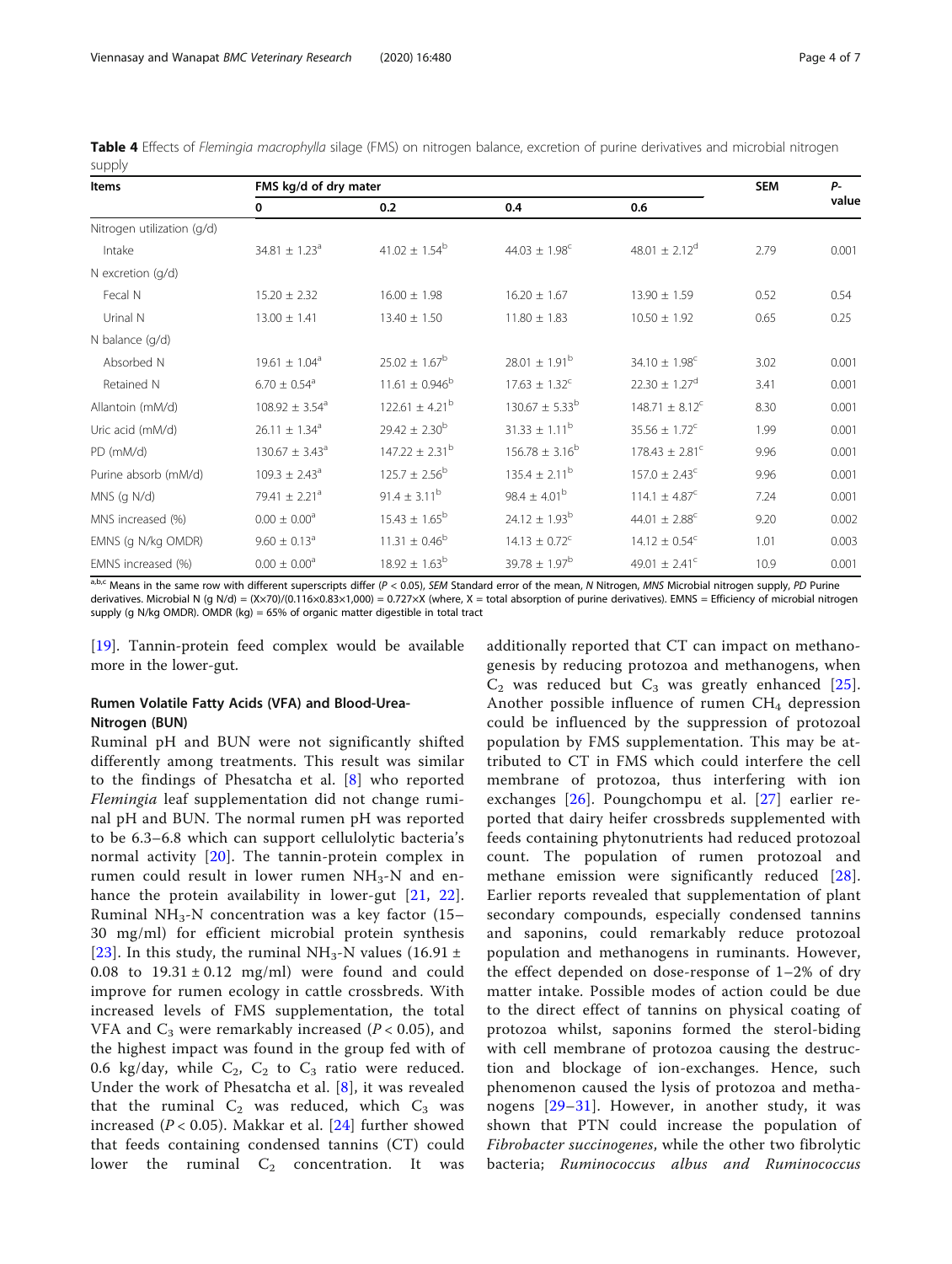flavefaciens were decreased, but the actual mode of action needs to be further elucidated [[32\]](#page-6-0).

## Nitrogen balance, excretion of purine derivatives and microbial protein synthesis

FMS supplementation affected N-balance as shown in Table [4.](#page-3-0) The N-absorbed and retention were linearly increased with FMS supplementation due to N-intake and CP digestibility, however N-excretion of fecal and urine were similar among treatments. Agreed with, Viennasay et al. [\[12\]](#page-5-0) who showed that the N-balance was improve when the digestibility of CP was high. In addition, rumen tannin-protein complex can support more protein available in lower-gut [\[33](#page-6-0)]. As shown, microbial protein synthesis in the rumen was a good indicator for efficient protein synthesis to enhance the overall protein utilization by the host ruminants [[34\]](#page-6-0). Ruminal  $NH<sub>3</sub>-N$ concentration has been shown to support the microbial protein synthesis, as it was well-utilized by cellulolytic bacteria as an important source of nitrogen [\[35\]](#page-6-0). In adequate doses, the efficiency in microbial synthesis and the microbial yield were increased by including saponins [[36\]](#page-6-0) or CT [[37\]](#page-6-0) in the diets. Under this study, supplementation of FMS containing both CT and SPN, could provide additional protein available at the lower-gut for the host ruminants, as well as enhancing rumen fermentation efficiency.

## Conclusions

Under this experiment, the results revealed the potential use of Flemingia macrophylla silage as a good-quality feed to improve nutrients digestibility, rumen fermentation, microbial protein synthesis, and to mitigate methane production. Flemingia macrophylla silage supplementation at 0.6 kg DM/day exhibited the best result. Making Flemingia macrophylla silage should be encouraged to prepare for on-farm use especially during the long dry season. Furthermore, in vivo feeding trials should be conducted in both beef cattle and dairy cattle in order to obtain more relevant data.

# Methods

This experiment approval was granted by the Institutional Animal Care and Use Committee of Khon Kaen University, Thailand (Record no. IACUC-KKU-94/61 and reference no. 0201.2. 11/73).

## Preparation of Flemingia macrophylla silage

Flemingia macrophylla was planted by stems on the experimental plots of Tropical Feed Resources Research and Development Center (TROFREC), Department of Animal Science, Faculty of Agriculture, Khon Kaen University, Thailand with close supervision of the advisory Professor. All plant parts were kept and stored at TROFREC. Flemingia macrophylla (FM) whole top plant was harvested from the shrub after three months of regrowth. Silage of Flemingia was prepared by using young-whole leaf and stem, chopped (3 cm) and mixed with solution. Chopped fresh Flemingia (100 kg) was well-mixed with solution containing molasses, urea and water at 2:1:10, respectively. The mixture was ensiled in a plastic barrel for 21 days before feeding. Samples of FMS was randomly collected and later was analyzed for chemical compositions [\[38](#page-6-0), [39](#page-6-0)], condensed tannins by methods [\[40](#page-6-0), [41\]](#page-6-0). Apart from that, a FMS sample was washed with deionizing water for analyzed lactic acid and acetic acid analysis [[42\]](#page-6-0).

## Sample size

The sample size calculation was based on experimental design according to in a  $4 \times 4$  Latin square design with 4 replicates, which provided a total of 16 experimental units.

# Inclusion and exclusion criteria

Neither inclusion nor exclusion was used, since the four beef cattle were similar in age, weight and pre-fed under similar feeding condition.

## Blinding

No blinding was performed, as the four treatments were already randomized statistically.

## Animals and design

These experimental beef crossbreds belonged to Tropical Feed Resource Research and Development center (TROFREC), Khon Kaen University and were provided as experimental animals for Ph.D. students. The animals were well-maintained for their health with good feeding and other management. After the experiment all animals were kept and maintained well with all aspects; health, nutrition, feeding and would be used later for other experiments. Four, beef cattle about two year old with  $172 \pm 43$  kg liveweight, were randomly assigned to in a  $4 \times 4$  Latin square design. Concentrate was offered at 0.5 kg of body weight (BW)/day and rice straw offered ad libitum with supplementation of FMS at 0, 0.2, 0.4 and 0.6 kg DM/head/day. The trial was conducted for four periods each was consisted of 21 days, during the first 14 days was for matter feed intake measurement, while during the last 7 days for sample collection using total collection method. Each animal was in individual pens, where clean water and mineral-salt blocks were available at all times. The diet was offered to the animals twice dairy in the morning (07:00a.m.) and afternoon (04.00p.m.). The liveweight of each cattle was weighed at the beginning and the end of each period to calculate feed intake. Feed provided and refusals were measured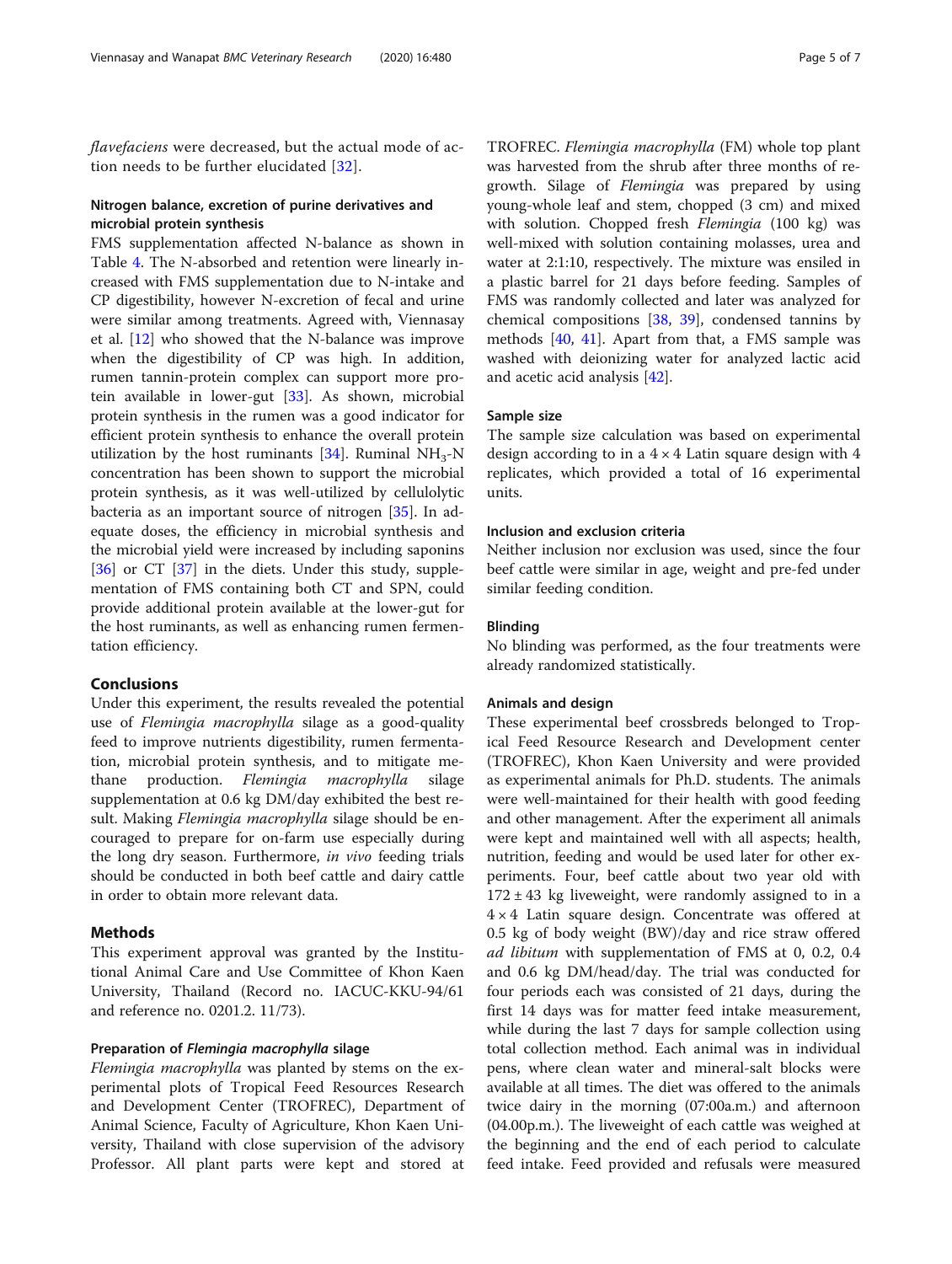<span id="page-5-0"></span>daily throughout the experimental period. Feed samples were collected twice a week for DM analysis. Samples of feeds including concentrate, FMS, rice straw, feces were collected randomly daily during the last 7 days of each period. A daily sample of feces of each animal (about 100 g) was collected to be analyses [[38\]](#page-6-0). Urinary samples were collected and prepared for storage and later analyzed for total nitrogen [[38\]](#page-6-0), and total purine derivatives and calculation of microbial N supply (MNS) [[43,](#page-6-0) [44](#page-6-0)]. Details of sampling procedures of rumen fluid from each animal analysis of volatile fatty acids (VFA) [[42\]](#page-6-0), protozoal population count [[45\]](#page-6-0), and estimated methane (CH4) production [[46\]](#page-6-0) are presented in details in Wanapat et al. [[47](#page-6-0)]. Blood samples (about 10 ml) were collected from the jugular vein at each rumen sampling time and kept in the tubes to which 0.1 g EDTA was added for analysis of blood urea-nitrogen (BUN) [[48](#page-6-0)].

## Data management and statistical analysis

The samples were estimated according to the statistical design used 4 × 4 Latin Square Design.

All data were included in all analysis subjected to ANOVA according to a  $4 \times 4$  Latin square design using the General Linear Models (GLM) procedures [\[49\]](#page-6-0). The results were presented as mean values with the standard error of the means. Difference among means with  $P < 0.05$  was accepted as statistical differences while  $0.05 < P < 0.10$  was accepted as a tendency. Treatment means were statistically compared by Duncan's New Multiple Range Test [\[50\]](#page-6-0).

#### Abbreviations

ADF: Acid detergent fiber; BUN: Blood urea nitrogen; BW: Body weight; C: Concentrate; CP: Crude protein; C<sub>2</sub>: Acetate; C<sub>3</sub>: Propionate; C<sub>4</sub>: Butyrate; CP: Condensed tannins; DM: Dry matter; EMNS: Efficiency of microbial nitrogen supply; FMS: Flemingia macrophylla silage; NDF: Neutral detergent fiber; NH<sub>3</sub>-N: Ammonia-nitrogen; N: Nitrogen; MNS: Microbial nitrogen supply;; OM: Organic matter; PD: Purine derivatives; SP: Saponins; VFA: Volatile fatty acid

#### Acknowledgements

The technical support rendered by Animal Nutrition Research Institute, Department of Livestock Development-Thapra, Dairy Production Organization of Thailand, Northeast (DPO–NE), are greatly acknowledged.

#### Authors' contributions

BV was the main researcher who conducted most of the research activities. BV and MW designed the experiments. BV conducted the animal experiments. BV performed the analyses. BV and MW wrote the manuscript. All authors reviewed and contributed to the manuscript. MW revised the final draft of manuscript. All authors read and approved the final manuscript.

#### Funding

This research was supported by Tropical Feed Resources Research and Development Center (TROFREC), Department of Animal Science, Faculty of Agriculture, Khon Kaen University. Thailand Research Fund and International Research Network (TRF-IRN) TRF-IRN57W0002. KKU Scholarship for ASEAN and GMS Countries' Personnel. The Funding donors did not have roles in the design of the study; research conduct, samples collection, analysis, and interpretation of data; and in writing the manuscript.

#### Availability of data and materials

All experimental data are responsible and available under the holding of the corresponding author.

### Ethics approval and consent to participate

The experiment was officially agreed and approved by the Khon Kaen University Committee of Animal Care and Use for Research. The experimental cattle were provided by our research farm (TROFREC, KKU).

#### Consent for publication

Not applicable.

#### Competing interests

The authors declare that they have no competing interests.

## Received: 24 April 2020 Accepted: 2 December 2020 Published online: 09 December 2020

#### References

- 1. Wanapat M. The role of cassava hay as animal feed. DOA CIAT 504. 2002.
- 2. Binh DV, Tien NP, Mui NT. Study on biomass yield and quality of Flemingia macrophylla and on soil fertility. In Proc. Workshop Anim Nutr Sci. 1998;137.
- 3. Andersson MS, Lascano CE, Schultze-Kraft R, Peters M. Forage quality and tannin concentration and composition of a collection of the tropical shrub legume Flemingia macrophylla. J Sci Food Agric. 2006;86:1023–31.
- Tiemann TT, Lascano CE, Wettstein HR, Mayer AC, Kreuzer M, Hess HD. Effect of the tropical tannin-rich shrub legumes Calliandra calothyrsus and Flemingia macrophylla on methane emission and nitrogen and energy balance in growing lambs. Anim. 2008;2:790–9.
- 5. Kang S, Wanapat M, Phesatcha K, Norrapoke T, Foiklang S, Ampapon T, Phesatcha B. Using krabok (Irvingia malayana) seed oil and Flemingia macrophylla leaf meal as a rumen enhancer in an in vitro gas production system. Anim Prod Sci. 2017;57:327–33.
- 6. Williams CM, Eun JS, MacAdam JW, Young AJ, Fellner V, Min BR. Effects of forage legumes containing condensed tannins on methane and ammonia production in continuous cultures of mixed ruminal microorganisms. Anim Feed Sci Technol. 2011;166:364–72.
- 7. Fagundes GM, Modesto EC, Fonseca CEM, Lima HRP, Muir JP. Intake, digestibility and milk yield in goats fed Flemingia macrophylla with or without polyethylene glycol. Small Ruminant Res. 2014;116:88–93.
- Phesatcha B, Wanapat M, Phesatcha K, Ampapon T, Kang S. Supplementation of Flemingia macrophylla and cassava foliage as a rumen enhancer on fermentation efficiency and estimated methane production in dairy steers. Trop Anim Health Prod. 2016;48:1449–54.
- 9. Cheli F, Campagnoli A, Dell'Orto V. Fungal populations and mycotoxins in silages: From occurrence to analysis. Anim Feed Sci Technol. 2013;183:1–16.
- 10. Wanapat M, Phesatcha K, Viennasay B, Phesatcha B, Ampapon T, Kang S. Strategic supplementation of cassava top silage to enhance rumen fermentation and milk production in lactating dairy cows in the tropics. Trop Anim Health Prod. 2018;50:1539–46.
- 11. Giang NTT, Wanapat M, Phesatcha K, Kang S. Level of Leucaena leucocephala silage feeding on intake, rumen fermentation, and nutrient digestibility in dairy steers. Trop Anim Health Prod. 2016;48:1057–64.
- 12. Viennasay B, Wanapat M, Phesatcha K, Phesatcha B, Ampapon T. Replacement of rice straw with cassava-top silage on rumen ecology, fermentation and nutrient digestibilities in dairy steers. Anim Prod Sci. 2019; 59:906–13.
- 13. Wanapat M, Polyorach S, Boonnop K, Mapato C, Cherdthong A. Effects of treating rice straw with urea or urea and calcium hydroxide upon intake, digestibility, rumen fermentation and milk yield of dairy cows. Livest Sci. 2009;125:238–43.
- 14. Wanapat M, Sundstøl F, Garmo TH. A comparison of alkali treatment methods to improve the nutritive value of straw. I. Digestibility and metabolizability. Anim Feed Sci Technol. 1985;12:295–309.
- 15. Carpintero CM, Henderson AR, McDonald P. The effect of some pretreatments on proteolysis during the ensiling of herbage. Grass Forage Sci. 1979;34:311–5.
- 16. Man NV, Wiktorsson H. Effect of molasses on nutritional quality of cassava and gliricidia tops silage. Asian-Australas J Anim Sci. 2002;15:1294–9.
- 17. Ali M, Cone JW, Van Duinkerken G, Klop A, Blok MC, Bruinenberg M, Khan NA, Hendriks WH. Variation between individual cows in in situ rumen